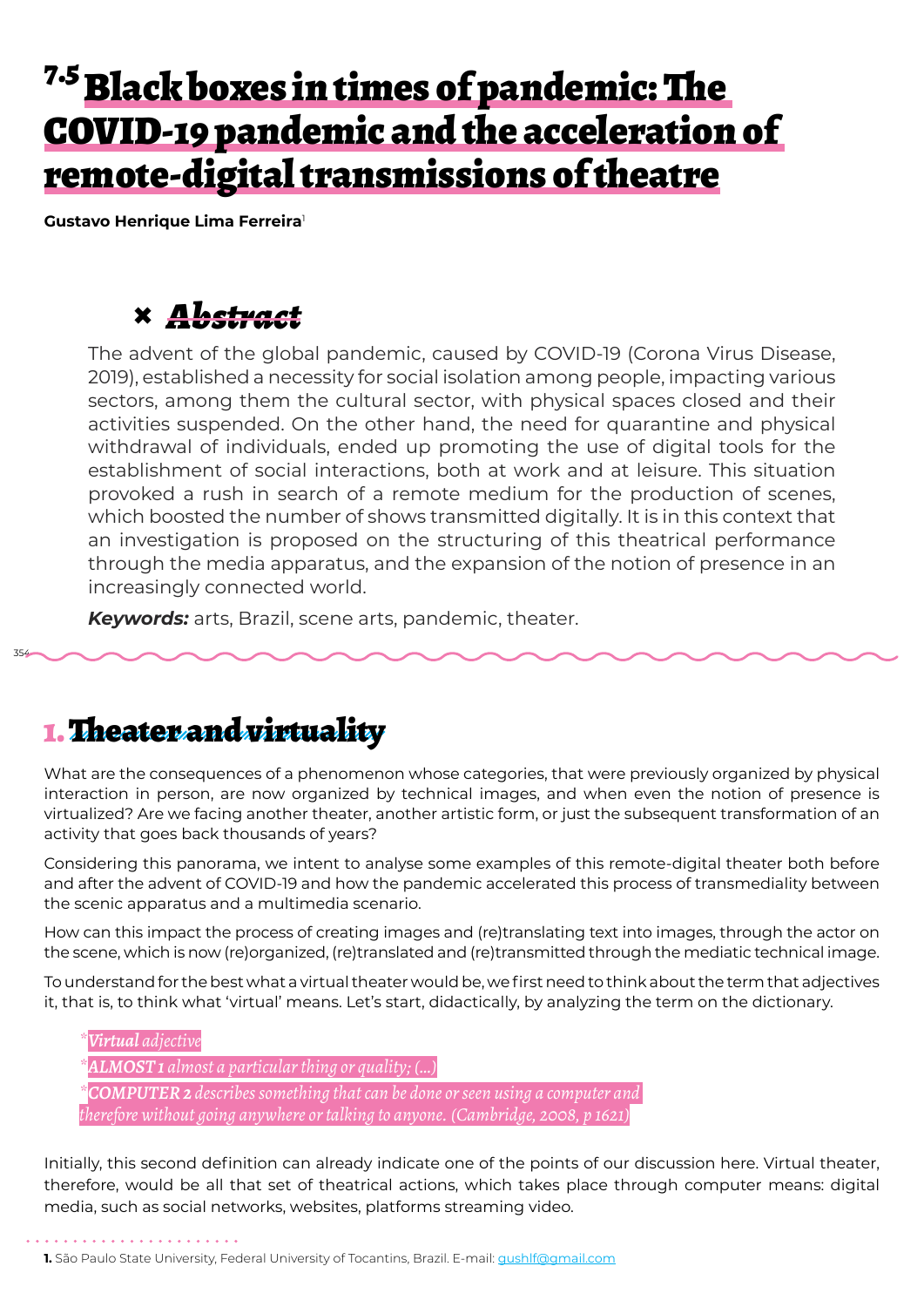But as artists and art educators, I believe we must seek a wider understanding. Therefore, I'm much more interested on that another meaning also linked to the term virtual, found on the same dictionary: *virtual* as an almost a particular thing or quality. It means that virtual could be understood as something that exists as a potency, in the philosophical sense of becoming (*devir* in Portuguese, *devenir* in French and Spanish), as the possibility and the potential of change.

In this sense, we can consider art as a virtuality. Art is a way of producing new forms to view the world, forms that are worlds in potential, worlds to become, therefore, worlds in becoming. Then we can say are virtual worlds. Art is by this definition, also a virtuality. Talking about virtual theater then, it's to talk about the meeting of two virtualities, the virtuality of art, which empowers us new worlds, with the virtuality provided by informational technology, which simulates the world through computer, digital, technological means.

Therefore, Theater is a virtuality that is inserted both in time and in space and works with visual, auditory, olfactory and often also tactile senses and tastes. If theater allow us new ways to see the world, what are the transformations and impacts of this mediation of theatrical art by the digital medium? They are enough to establish their own characteristics and different?

Over the last decades, numerous artistic actions, as well as academic analyses, dealt with the relationship between art and cyberspace.

Arlindo Machado, still in the 1990s, already discussed about presence in cyberspace, as well as the relationship of art with technological tools and if it was important for an artist to know and operate the necessary programs and devices to formulate his work. Machado's text, by itself, rescue the issue of technological devices such as *black boxes*, an expression used in the previous decade, either in *Filosofia da Caixa Pr*et*a* (*Philosophy of the Black Box*) by Flusser (1985) or the *Boîtes noires* (*Black Boxes*), by Edmond Couchot (1990). "[These] devices are black boxes that simulate human thinking, through scientific theories, which, like human thought, exchange symbols contained in its "memory", in its program. Black boxes that play at thinking." (Flusser, 2018: 40; translated by the author $^{\rm{l}}$ ).

The impact seen throughout the twentieth century of the theater's dialogue with other languages, resulted in a post-dramatic theater that presents a fluid notion of theatricality, leading to aesthetic hybridisms, as Lehmann (2007) points out, mixing incorporating characteristics of different manifestations and directly influenced by which Flusser will point out as technical images. How then this relationship with digital media and profusion of scenic content production through these media can transform theatrical action?

355

For the realization of this remote theater, the action of the artists, the scene, needs be captured by a device, in this case a camera, passing through a transmission via digital media, to then be displayed on another device (TV, cellphone, computer, tablet...). The spectators will have to relate, themselves with similar questions. Will they watch the scenes in full screen, or even in the background, while performing other activities? They can be hidden, or have their images shared as well. In in some cases, they could interact, make comments. But they also will have to deal with possible limitations, related to the technical capacity of the device and the speed of connection to the internet network.

### 2. Remote connections and the COVID pandemic

The advent of the global pandemic, caused by COVID-19, established a need for greater isolation between people and, with that, boosted the search for transmitted actions through digital media. But it must be clear that the notion of a virtual theater is already discussed and performed scenically long before we are in isolation, flooded by lives and the like. Over the last few decades, the experiments in the which the scene seeks to present itself through other means.

However, how to maintain this same potentiation relationship of presence, in an exchange through digital media, of virtual environments. Maybe through conversation, through the exchange for videoconference between the artists, in a mutual celebration, stimulating the public to celebrate together, including participating in specific moments, through tools of Digital communication.

Serving as an example of this remote interactions of theater through the digital field for decades, the British-

**1.** Aparelhos são caixas pretas que simulam o pensamento humano, graças a teorias científicas, as quais, como o pensamento humano, permutam símbolos contidos em sua "memória", em seu programa. Caixas pretas que brincam de pensar. (Flusser, 2018, p. 40).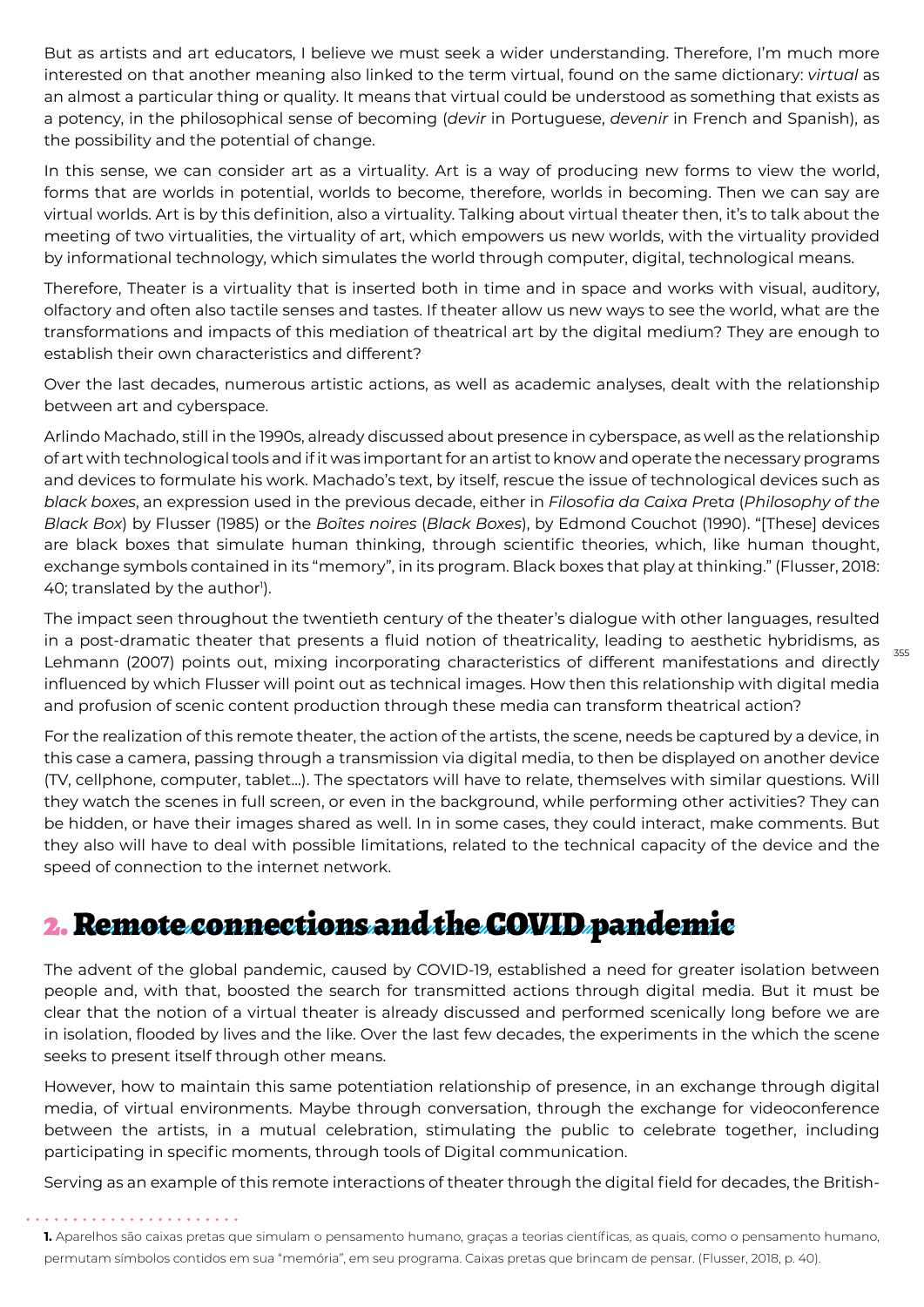German Group *Gob Squad* was producing the work *Show me a good time* to be launched in 2020, where the audience would watch from within the theater an interaction in real time of artists broadcasting scenes live in different locations in the city. "In Show Me A Good Time, Gob Squad send out time-travelling, shapeshifting explorers into a strangely unfamiliar reality, to find out how to go on and where, amongst the dust and the dirt, a good time might be found again" (Gob Squad, 2020, n/p).

With the advent of the COVID-19 pandemic and the impediment of the public's presence in the theater building, the group reorganized the work in a 12-hour live event broadcasted from the HAU - Hebbel am Ufer theater, in Berlin (6 pm to 6 am local time), where only one person stood on stage, in front of an empty audience, interacting with the other artists by videoconference, while the remaining artists circulated around the city with personal protective equipments trying to interact safely with other persons on public open areas.

The play was lately presented as originally conceived with part of the audience at the theater, but the group choose to maintain the live streaming version simultaneously, which leads us to another important issue, that is the realization of hybrid plays, where in addition to the virtual modality, there is a resumption of the face-to-face audience.

In those cases, presential and remote modes coexisting simultaneously. At the center is the notion of *telepresence* in the Greek sense of *téle* as of distance, and the Latin *praesentia*, which means being ahead, being within reach. On one hand, there are those who inhabit the *théatron*, the place where one can see the event within reach. On the other, there are the remote spectators on their *tele-théatrons*, places from which the event is seen from a distance. At the same time, we see the actors performing the same kind of interaction, between those present on the stage, in direct contact with other actors and actresses through a telepresence. If the face-to-face viewer is invited at a certain moment to participate in the scene on stage, the one who watches at home could be summoned to participate from a web chat, or by telephone, in this case we see again the radical *téle*, as something away, next to *phoné*, of sound, expressing a distant communication by sound. The theater then functions as a vortex, a force of attraction that seeks to intertwine these presences in the search for the scenic event.



▶ Figure 7.5.1 – *Show me a good time* 

Source: Gob Squad, 2020. Photo by Dorothea Touch.

I mention now a work done by me, at the end of 2020, with students from the Theater course at UFT. In the play, called "Delírios de uma vida quarentenada" (Delusions of a Quarantined Life). Even not promoting an active participation of spectators, the structure of the show sought to maintain a direct connection, where even pre-recorded actions were included in the present moment, that is, everything was presented at the same time as the spectators were watching.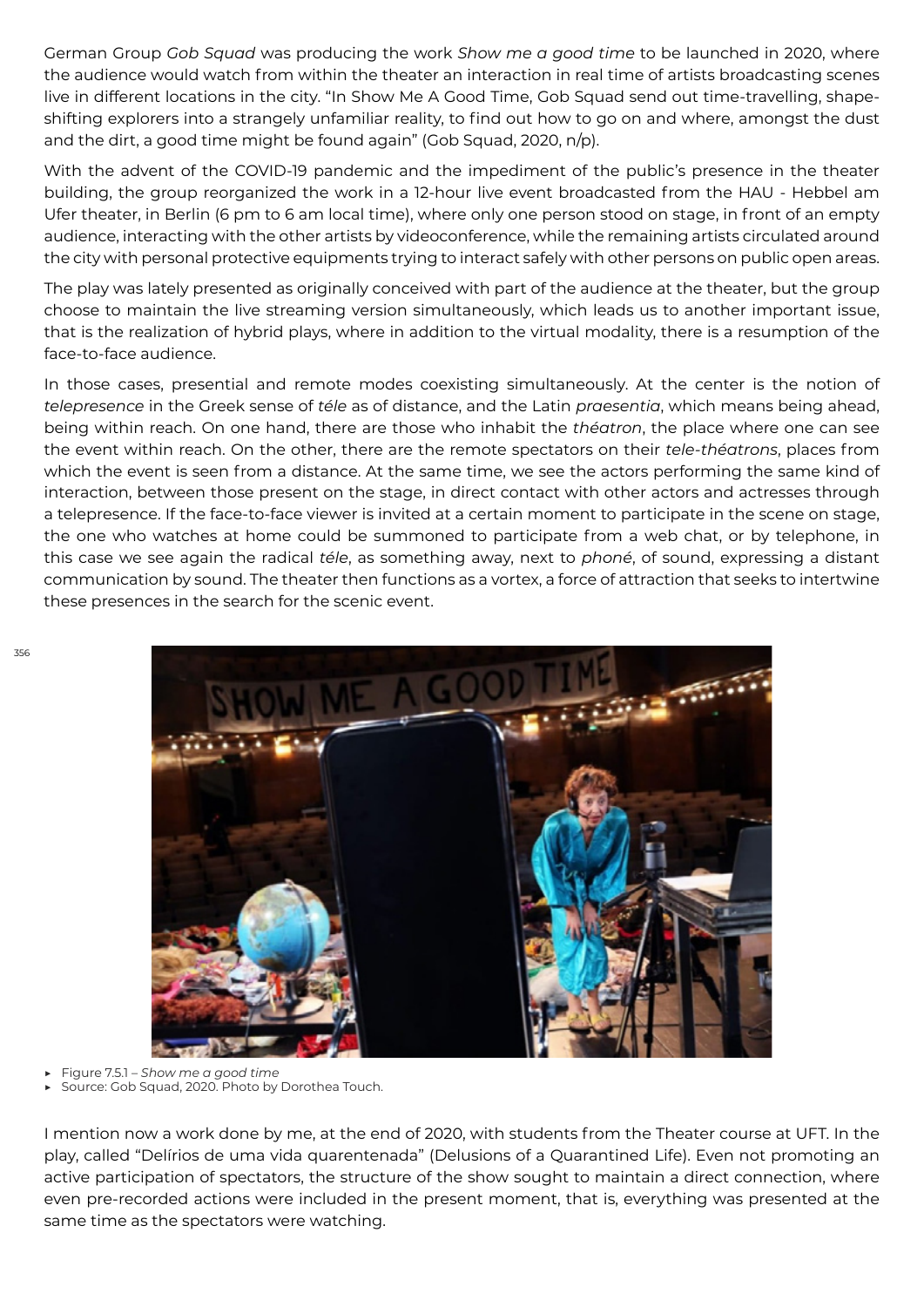

▶ Figure 7.5.2 – *Delírios de uma vida quarentenada* (Delusions of a Quarantined Life)

Source: author's archive.

the same space and time in which the action is being performed, the presence in the virtual field maintains  $\,$   $_{\rm 357}$ If we understand that the feeling of presence, the presentification, happens when spectator finds himself in the temporal axis, but expands the spatial relationship to any place where individuals can connect, in the same cyberspace, to the same time.

But even the temporal axis is relatively maintained, as the connection needs to be realized at the present moment, but the use of technological devices can expand the image of the artists through time, but always in a link with the present, when the connection is held.

The notion that everything that happens in the scene could happen while you watch and, therefore, anything new could happen. Everything is virtually possible, whether in the artistic sense, as well as in the transformation of our homes into virtual audiences.

Effectively, the stability of the internet connection is another risk that appears in this modality, since it depends on the operation of appliances that require power and connection. But honestly, also in a large theater, if there is no light, most of the shows could not be continued. If the solution on the presential stage can often be the use of emergency lights or even candles, in the case of a virtual scene, we might need to make use of personal chargers and mobile data packages to give continuity to a scene.

## 3. In conclusion

We're already heading to the end of the conversation, so it's worth reinforcing that, more than that a discussion about one or another modality of scene construction, about one or another show, the key is to understand what is inscribed in this concept, what it encompasses what we can understand as virtuality and theater. Techniques and forms, like this as devices, they transform, change, but if we understand the logic with which they relate, we will be able to adapt and relate to future developments, which we barely glimpse.